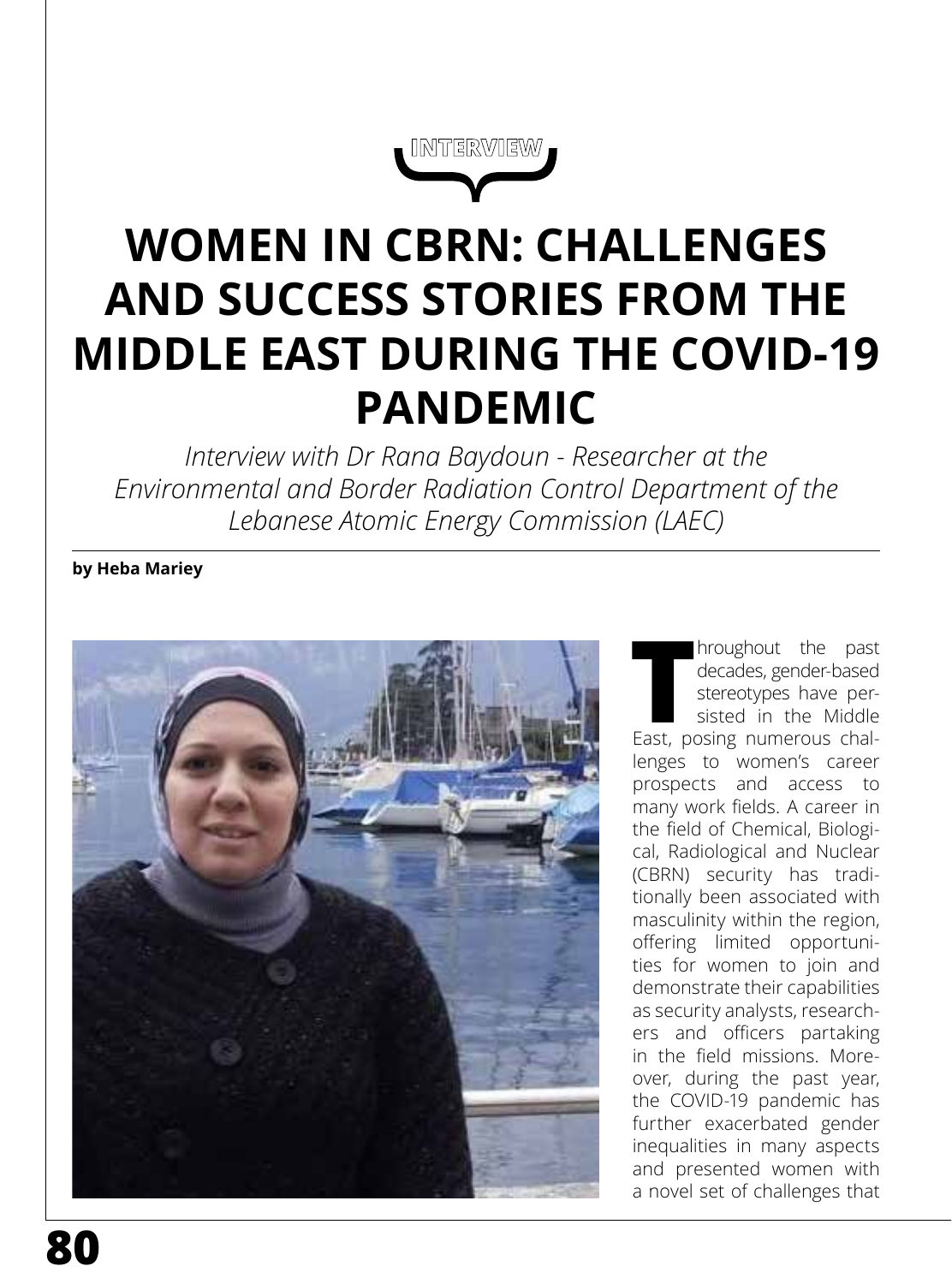continue to have a severe toll on their physical and mental wellbeing.

Notwithstanding the challenges, promising examples of Middle Eastern women who have succeeded in breaking the deep-rooted gender stereotypes before and during the pandemic, exist. In a recent interview with UNICRI, Dr. Rana Baydoun, Researcher at the Environmental and Border Radiation Control Department of the Lebanese Atomic Energy Commission (LAEC), briefly discusses her work in the field of CBRN, along with the opportunities and key challenges she has encountered as a female before and amidst the pandemic.

Dr Baydoun,currently in charge of the National Environmental Radiation Monitoring Program, serves as a national trainer for the Lebanese first responder personnel in radiation safety, nuclear security, material out of regulatory control (MORC) and emergency preparedness and response. She is also a quality coordinator at the gamma spectroscopy laboratory. In addition, she has established a Radiocarbon Dating Lab at LAEC, the first of its kind in Lebanon. Besides her vast professional experience for the past two decades, in 2015, Dr Rana concluded her PhD in Environmental Chemistry. She was already well-published before her PhD, and has continued writing papers after it, all while fulfilling her roles as a wife and mother of two.

## *IN TERMS OF OPPORTUNITIES AND CHALLENGES, HOW WOULDYOU SUMMARIZE YOUR PROFESSIONAL JOURNEY AS A MIDDLE EASTERN WOMAN WORKING IN THE CBRN FIELD?*

My passion for science and research has been the catalyst throughout this journey. I first joined LAEC in 1997 as part of a small team responsible for many tasks across different departments. And while this might sound demanding and stressful for many, for me, this was a great opportunity to learn, thrive and progress within the CBRN field. When I started at LAEC I was more focused on the scientific aspects of the radiological and nuclear (RN) fields, but at later stages, I started building up experience in other RN and chemical safety and security aspects, including emergency preparedness and response, radiation safety and MORC.

In terms of challenges, I haven't faced many on the national level. On the contrary, since day one, I have always been supported and guided by my superiors and colleagues at LAEC as well as by my family. Nevertheless, I have experienced moments when I was anxious while assuming certain roles - notably, as a civilian female capacity

building trainer for Lebanese military personnel, who were mostly men with middle to high ranks. Relatedly, during these trainings, it has also been challenging to bridge the gap between the scientific and security perspectives of the participants, but together with my colleagues, we have managed to eventually moderate very fruitful and diverse discussions.

On a regional level, unfortunately, as a female, I frequently faced resistance while participating in regional events with other Arab countries, i.e., in the International Atomic Energy Agency (IAEA) technical cooperation events, especially at times when I was the lead counterpart on developing work plans for certain pre-project designs. Making decisions as a female was obviously irritating to many male participants to the extent that they would argue about the validity of the proposals and ideas that I suggested just for the mere fact of me being a woman.

Additionally, the practicalities of conducting field research have sometimes been physically challenging for me as a woman. This included conducting RN research sampling and field surveys, in addition to carrying huge backpacks of portable equipment, if outside LAEC, for very long distances in rough terrain.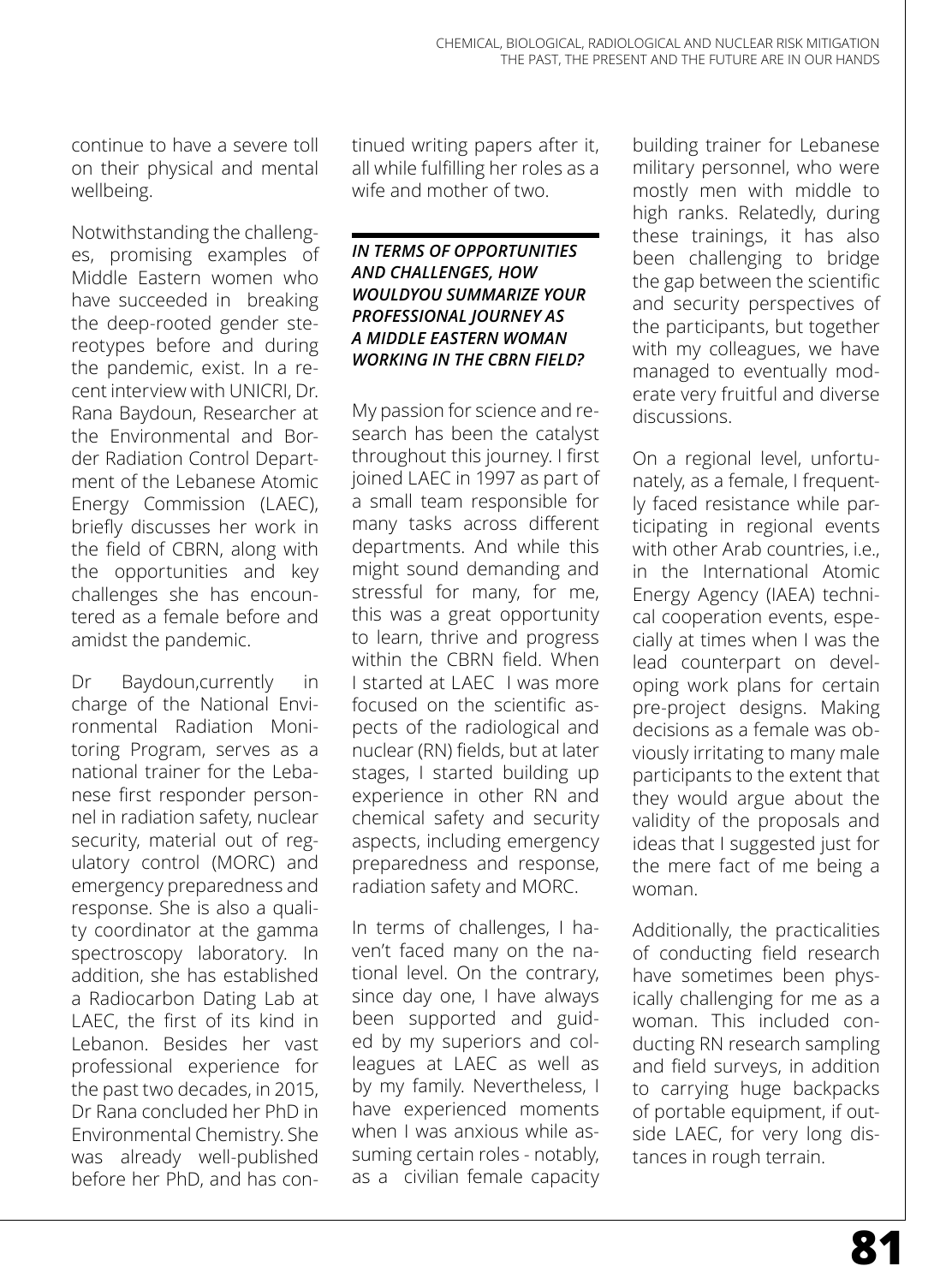

## *WITH THE OUTBREAK OF THE COVID-19 PANDEMIC AND THE IMPOSED LOCKDOWN MEASURES, HOW HAS YOUR CBRN WORK BEEN IMPACTED?*

From an operational perspective, the work of the whole organization has been significantly impacted. National trainings and practical exercises, as well as international cooperation events, have been either halted or conducted online. Unexpectedly, the virtual approach for conducting events has been demonstrably effective in achieving some of the intended outcomes. However, with the practical nature of the CBRN capacity building activities, which should normally include Tabletop Exercises (TTX) and real-life scenarios, adopting the in-person approach is indispensable for ensuring the highest level of effectiveness and interaction. This unfortunately has not been an option so far.

Similarly, with the imposed lockdowns and the strictly designated working hours, the research component has also been severely affected and interrupted. Conducting high-quality scientific research in the applications of nuclear techniques normally requires the availability of certain working conditions, including a convenient, stressfree working environment, concentration, precision, and mind clarity. These have all been so difficult to obtain with the looming stress and anxiety associated with the spread of the COVID-19 virus.

Additionally, there has been a suspension of the nation-

al laboratory and equipment installation projects that are conducted within the framework of technical cooperation with the IAEA. The imposed travel restrictions have prevented the IAEA experts from coming over to Lebanon to install the equipment and provide the necessary training for the staff.

#### *DO YOU THINK THAT GOING TO THE OFFICE IN THE MIDDLE OF A PANDEMIC HAS TRIGGERED ANY UNPLEASANT EMOTIONS OF FEAR AND ANXIETY FOR YOURSELF?*

Of course. Going to the office has been risky, especially because some of my colleagues tested positive throughout the last year. However, the LAEC was very strict in applying all the necessary precau-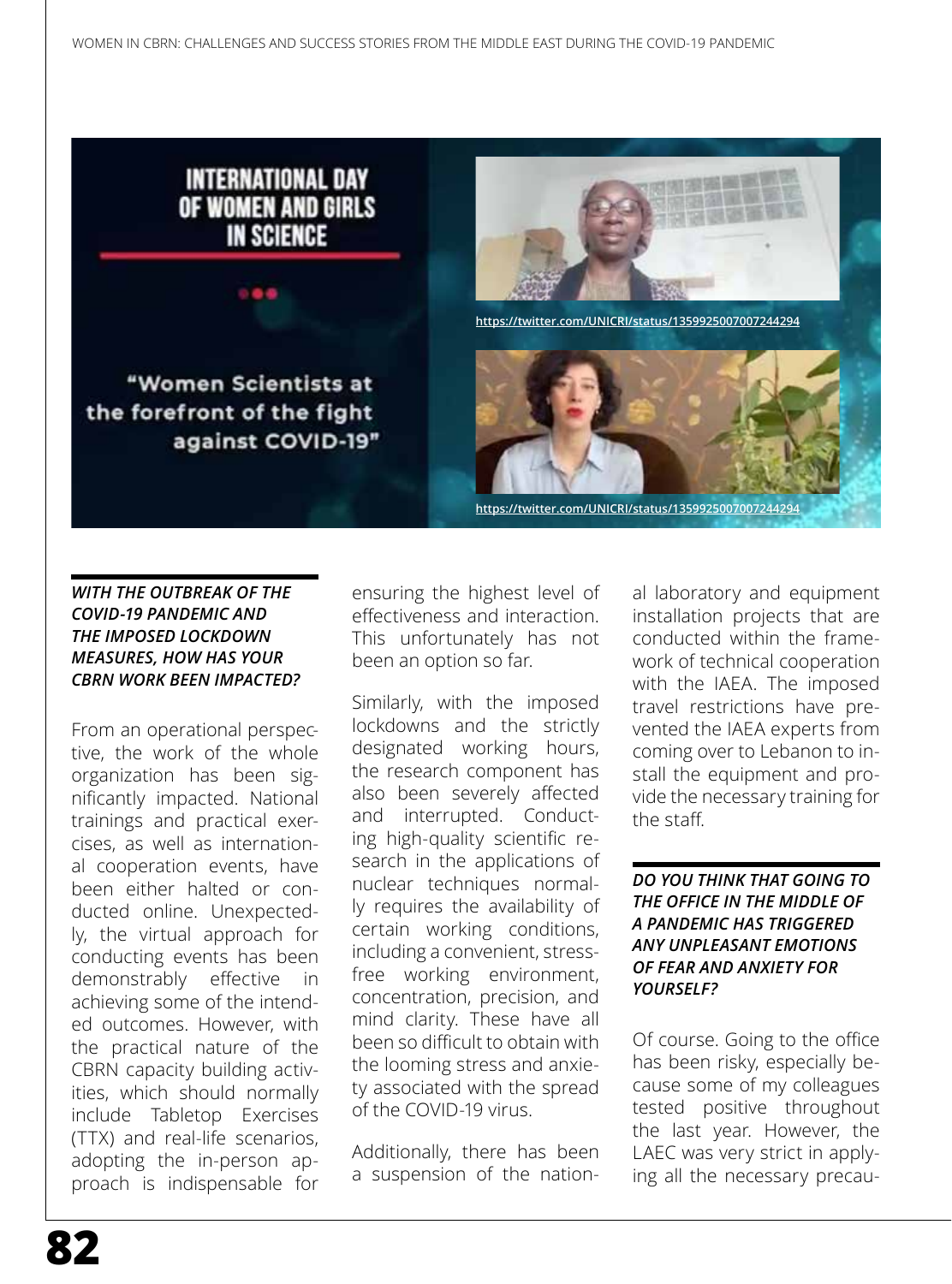

**https://twitter.com/UNICRI/status/1359865357553569797**



**https://twitter.com/UNICRI/status/1359841493893144578**



**https://twitter.com/UNICRI/status/1359878507933949952**

tions at the workplace to prevent the spread of the virus, including wearing face masks and adopting social distancing measures. So, eventually, I haven't experienced so much fear for myself at the workplace, but I have indeed been anxious about transmitting the virus to my family and children. In January 2021, I tested positive for COVID-19 and spread the virus to the rest of my family. However, I didn't catch the virus from my workplace.

# *WHAT ADDITIONAL CHALLENGES HAVE YOU ENCOUNTERED AS A WORKING FEMALE DURING SUCH AN UNPREDICTABLE TURBULENT PERIOD?*

Working from home while setting work-life boundaries and definite working hours has hardly been attainable. Women and mothers are normally expected to shoulder much of the burden at home in contrast with men who can easily manage to isolate themselves at home and set clear, uninterrupted work schedules.

Also, while my husband has been fully supportive during this period, as a wife and a mother, I felt more entitled to address all the lockdown-induced mental and physical distress that my children and husband have been going through.

## *DO YOU THINK THE PANDEMIC HAS EXACERBATED EXISTING STEREOTYPICAL GENDER NORMS AND ROLES?*

Yes indeed. In addition to the inconvenience of working from home for women like myself, whose children are grownups, many other female colleagues with younger children were struggling to balance their work and life roles. With the closure of nurseries and schools during the lockdown, mothers were expected to fulfil their entitled

babysitting and care roles, which unfortunately impacted their work and career progress vis-a-vis men.

## *HAVE YOU FELT SUPPORTED DURING SUCH TIME AT YOUR WORKPLACE? WHAT KIND OF SUPPORT DID YOU RECEIVE?*

Of course, my colleagues and I have been constantly supported and encouraged. Most importantly, we have received an abundance of appreciation for efficiently keeping up with the work demands during this unsettling period.

*TAKING THE LEAD ON IMPLEMENTING THE CONTACT MIDDLE EAST ACTIVITIES, HOW DO YOU EVALUATE THE WHOLE EXPERIENCE IN TERMS OF OPPORTUNITIES, RISKS, AND CHALLENGES THAT THIS BROUGHT FORWARD?* 

Honestly, at the very beginning, I was a bit uncertain about the feasibility of implementing the project activities online whilst achieving the intended outcomes. However, the experience of virtually conducting both the Train-The-Trainer session and the National training turned out to be an absolute success. Despite the odds, it presented a unique opportunity for both the trainers and trainees to engage in interactive fruitful discussions and exchange experiences on the topics of preventing the trafficking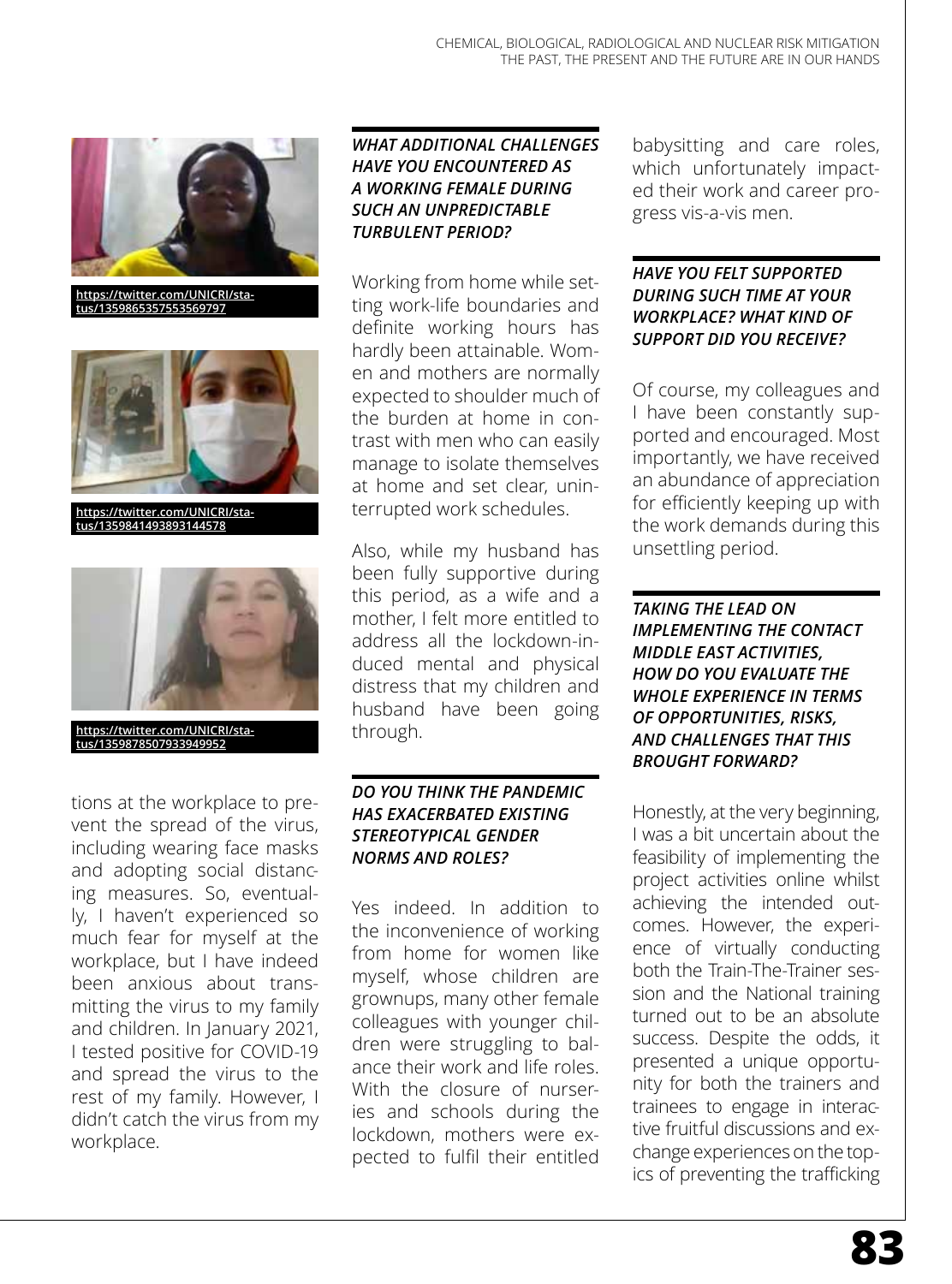of radiological and nuclear material in the Middle East.

The key challenge, I would say, was to ensure that all the COVID-19 necessary precautions were in place to protect the participants.

*HOW DO YOU EVALUATE YOUR EXPERIENCE AS A FEMALE TEAM LEADER IN A MALE DOMINATED TEAM OF TRAINERS? DID YOU FACE ANY RESISTANCE OR SPECIFIC CHALLENGES IN THIS REGARD?*

Not at all. I decided to present a leadership model that would adopt "teamwork" as an approach to carry out the mission. With this, everyone was encouraged to actively con-

tribute their part to achieve the overall team objectives. Also, as a team, we made sure to provide constant guidance and support to each other throughout the whole coordination and feedback process.

#### *WHAT POLICIES/PRACTICES DO YOU THINK COULD PROMOTE, SUPPORT AND EMPOWER WOMEN WORKING IN THE CBRN FIELD DURING THE PANDEMIC AND BEYOND?*

It all starts with the female herself. Breaking the social taboos and advancing women's right to access the security field should evolve from a female's genuine confidence that "she can".

Many women across the region possess the necessary knowledge, skills, and capabilities to pursue their career goals, however without addressing the psychological barriers, including fear and underestimation, other policies will not achieve their intended objectives. I suggest that capacity building is an extremely effective tool in this regard.

The government is also responsible for addressing existing gender inequalities by offering equal opportunities for both women and men to pursue their careers and hold decision making roles within the CBRN field.



**Rana Baydoun, PhD**, is a Researcher at the Environmental Radiation Control Department - Lebanese Atomic Energy Commission, National Council for Scientific Research. She holds a PhD in Environmental Chemistry. She is in charge of the National Environmental Radiation Monitoring Program. She had experience in radionuclide analysis and public dose assessment arising from internal and external exposure. She is Quality Coordinator at the gamma spectroscopy laboratory, and depute of quality manager, and she is experienced in establishing and implementing quality management system according to ISO 17025 standard for calibration and testing laboratories. She is national trainer for first responders. She attended several meetings, conference, workshops and training course in the fields of radiation safety, nuclear security and emergency preparedness and response.

She is involved in the analysis of Materials Out of Regulatory Control, radioisotope identification and activity calculation. Her research interests are in the field of application of nuclear techniques in cultural heritage valorization (Radiocarbon Dating, Thermoluminescence/Optical Simulated Luminescence dating, Uranium/Thorium dating)